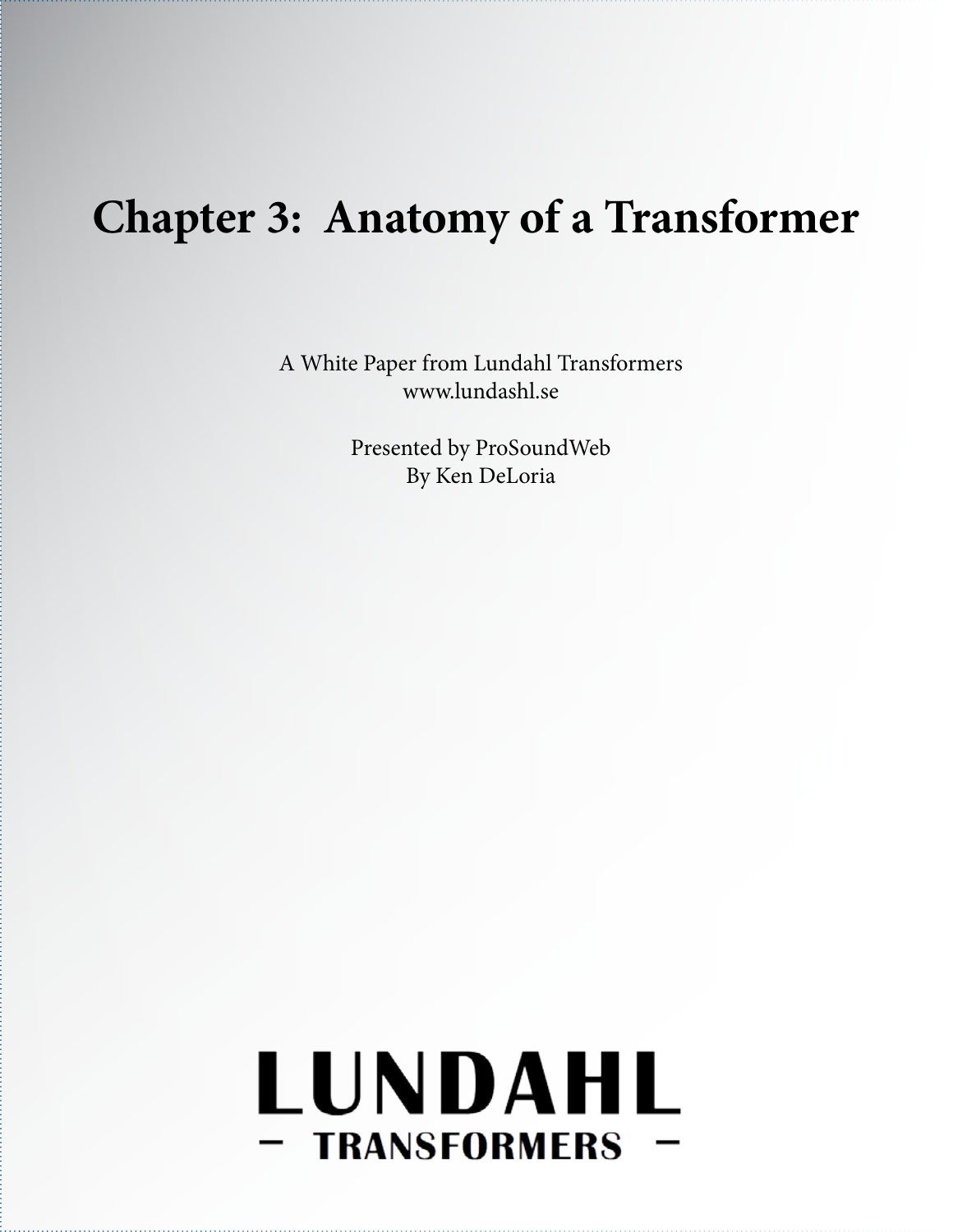#### Introduction

As discussed in the previous segments of this series, transformers play a vital role in professional audio, in large part because of the galvanic isolation achieved by magnetically coupling two (or more) coils of wire around a metallic core. The basic concept is simple: electromotive force generated by AC signals passes through the transformer, but ground references do not.

But like many "basic concepts," the design and manufacture of an ideal transformer is a complex undertaking. A tour of Lundahl's modern facility in the town of Norrtälje, about 70 km north of Stockholm, Sweden, provides highly interesting, not to mention highly useful, insight on the process.

### Governing Factors

There's more than one way to manufacture a transformer; in fact, the topologies and underlying methods are numerous. The differences from one transformer type to another can be significant, with governing factors that include material selection as well as mechanical and electrical choices made during the design phase, encompassing wire gauge, core size and more. Most important is the topology of the design; i.e., how the coils and core material are constructed and assembled together. Combined, these factors determine the performance characteristics of the final product.

For most manufacturers, design topology is limited to the type of machinery that can be purchased to produce the final product, including the crucial aspect of coil winding. Yet transformer companies typically limit their production operation to common bobbin-style winding machines, spools of wire, and off-the-shelf transformer "cans."

On the other hand, Lundahl determined early-on that a dual, open-ended coil topology provides many benefits over standard bobbin winding. These include better electromagnetic coupling, lower unwanted capacitive coupling, freedom from industry-standard form-factors, and more. The problem was that the machinery needed to manufacture transformers using Lundahl's preferred topology simply did not exist.



*Figure 1: CNC milling machine in Lundahl's machine tool fabrication shop where production equipment is designed and manufactured.*

As a result, the company not only designs and manufactures its own transformers; it also designs and builds the actual machinery that, in turn, is used to manufacture the transformers. This is done not because Lundahl has a penchant for building machinery, but rather, because the specialized machines it needs are not available for sale. Lundahl operates a full-time tool shop and fabrication facility in the basement of its factory solely to build and maintain production machinery. The shop is equipped with top flight CNC milling and drilling machines, metal lathes, metal saws, and other essential tools (Figures 1, 2, and 3). Almost nothing in the process is farmed out, not even the software that controls the servo motors, sensors, and pneumatic valves on the various production machines. The resultant production lines are elegant, efficient, and reliable.

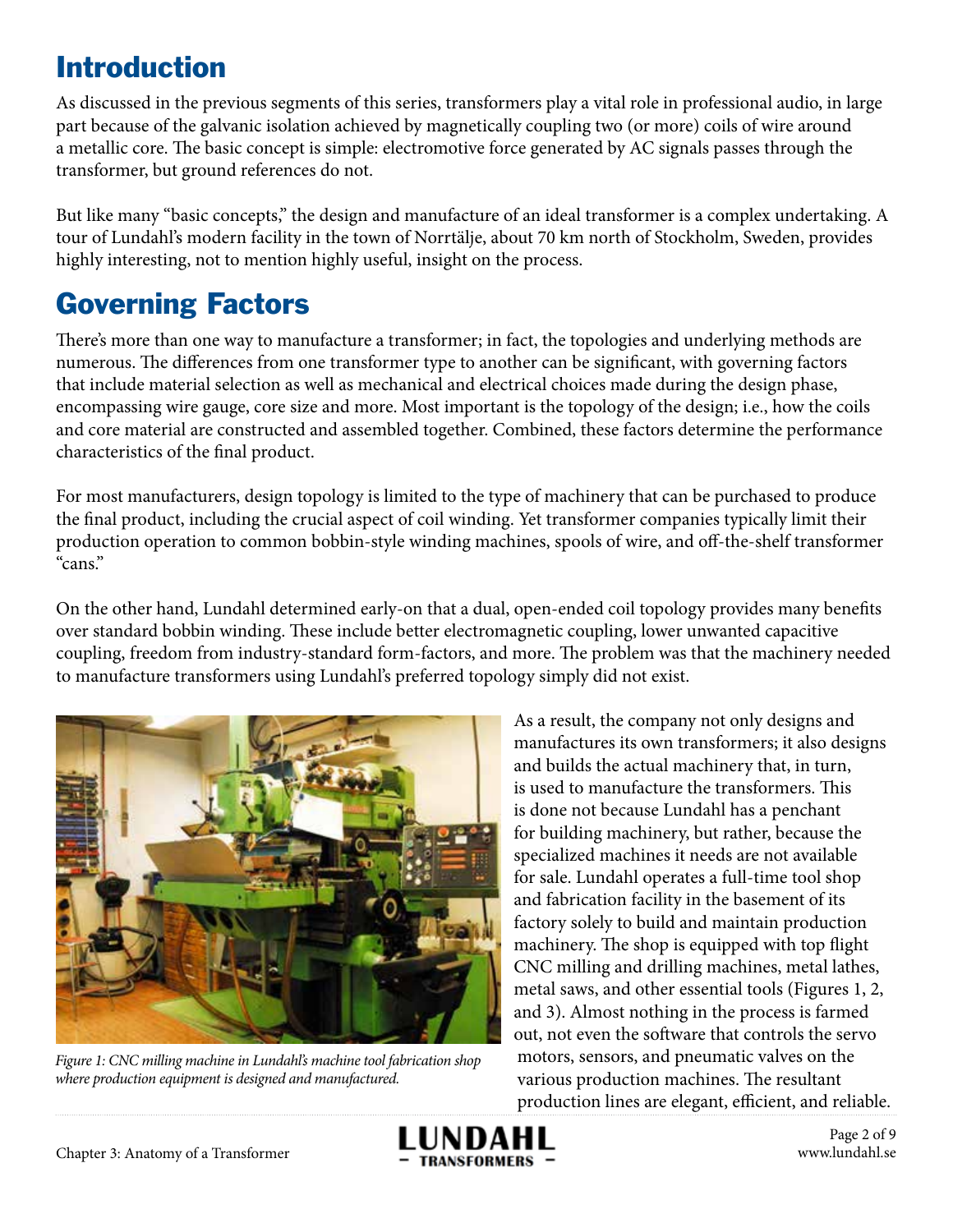

*Figure 2: A CNC drilling machine.*



*Figure 3: A senior machinist operating a metal lathe with prototype coil-winding machine shown in foreground.*



Page 3 of 9 www.lundahl.se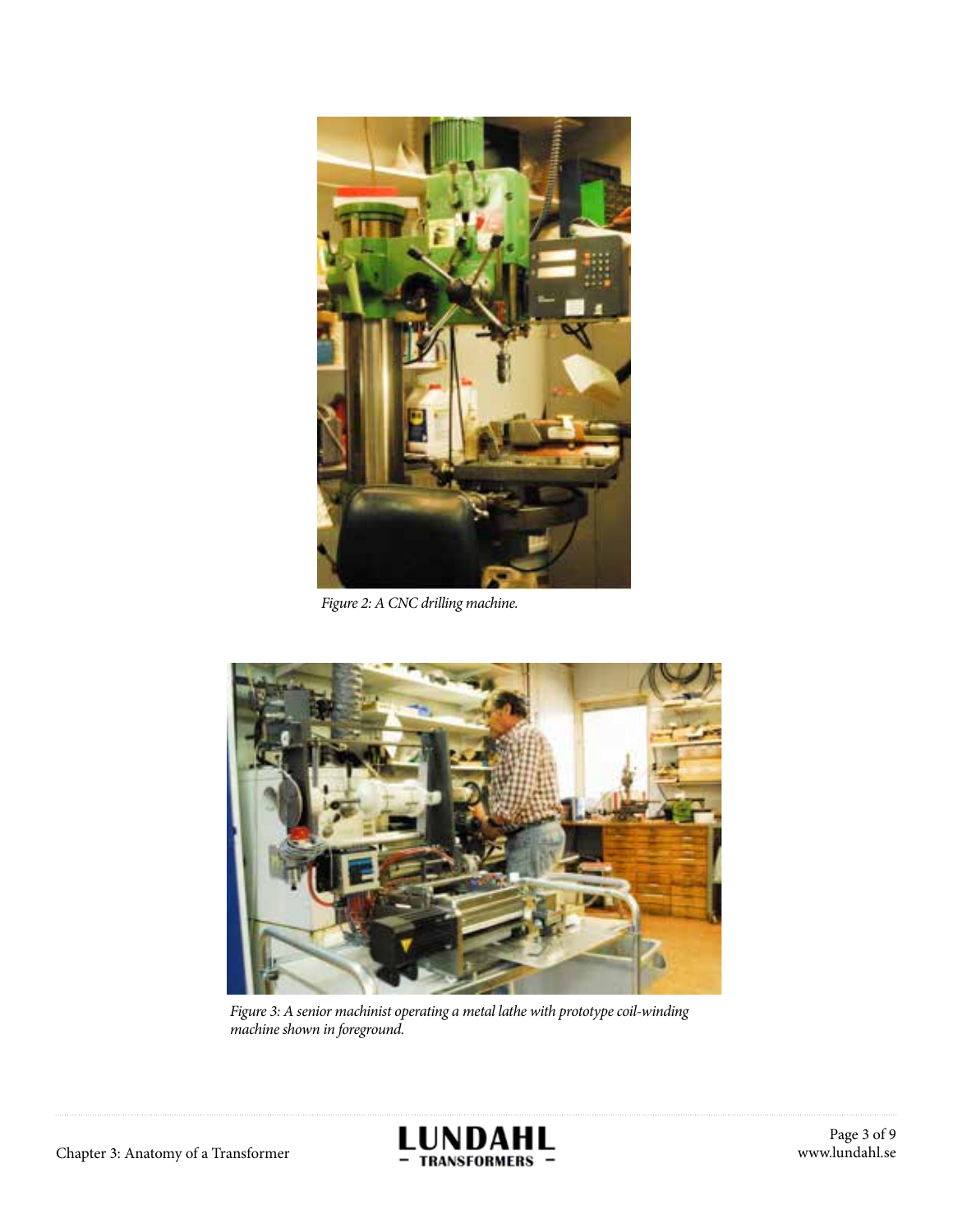#### Coils & Foils

This leads us to the construction details that make a Lundahl transformer unique. Recall that the foundation of any transformer consists of at least two coils -- the primary and secondary windings wrapped around a core material. The typical method is to wind the coils using bobbins, something like the bobbin on a sewing machine, and then place the core material inside the bobbins.

By contrast, Lundahl uses a method called stick winding. To produce a stick-wound coil, a mandrel that resembles a stick is temporarily placed on a custom built Lundahl winding machine (Figures 4, 5, and 6). During the winding process, copper wire is wound onto the insulation surrounding the mandrel. Lundahl's specialized machinery automatically inserts insulation material between each individual layer of copper wire in order to reduce internal capacitance and increase high voltage tolerance.



*Figure 4: Front view of a Lundahl coil-winding machine.*



*Figure 5: Close-up showing reusable mandrel and "stick" winding method.*

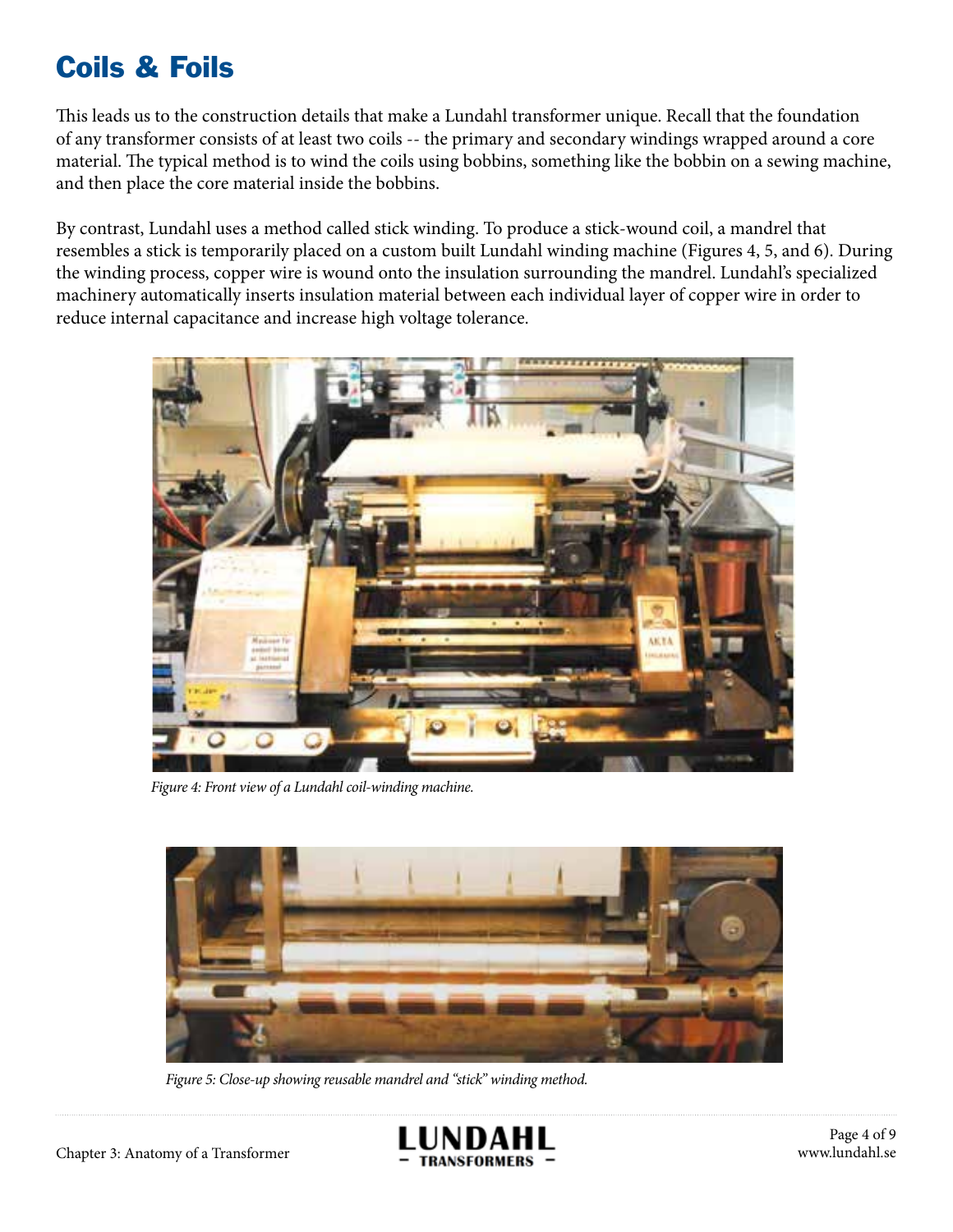

*Figure 6: Rear view of a Lundahl coil-winding machine showing wire spools.*

A computer control system driven by custom software written by Lundahl, controls the number of wire turns based on the design specifications of the specific transformer model that the winding machine is running at that time. When the prescribed number of wire turns have been completed, the mandrel is removed, and the resultant "stick" with the completed coils of wire moves on to the next fabrication process.

The turns ratio, that is the number of turns in the primary coil relative to the secondary coil, determine if the transformer is a 1:1 isolation type, or is intended to step-up, or step-down, the primary voltage. Lundahl provides many different models with varying turns ratios to meet the diverse needs of microphone manufacturers, preamp manufacturers, splitter manufacturers, console manufacturers, press pool manufacturers, and others who require transformers as a critical component in their products.

Numerous models have dual primary coils and/or dual secondary coils, and some even have quad coils for the primary, the secondary, or both. This allows the coils to be connected in parallel or in series by the equipment manufacturer, thereby altering the turns ratio as needed for different applications.

Most models are also equipped with internal Faraday shields, carefully factored into the design topology. Figure 7 shows a machine built by Lundahl that installs the Faraday shielding, which provides significantly



increased common mode rejection. *Figure 7: Awesome complexity! Front view of a Lundahl machine that inserts Faraday shields in the transformers for significantly improved CMR (Common Mode Rejection).*



Page 5 of 9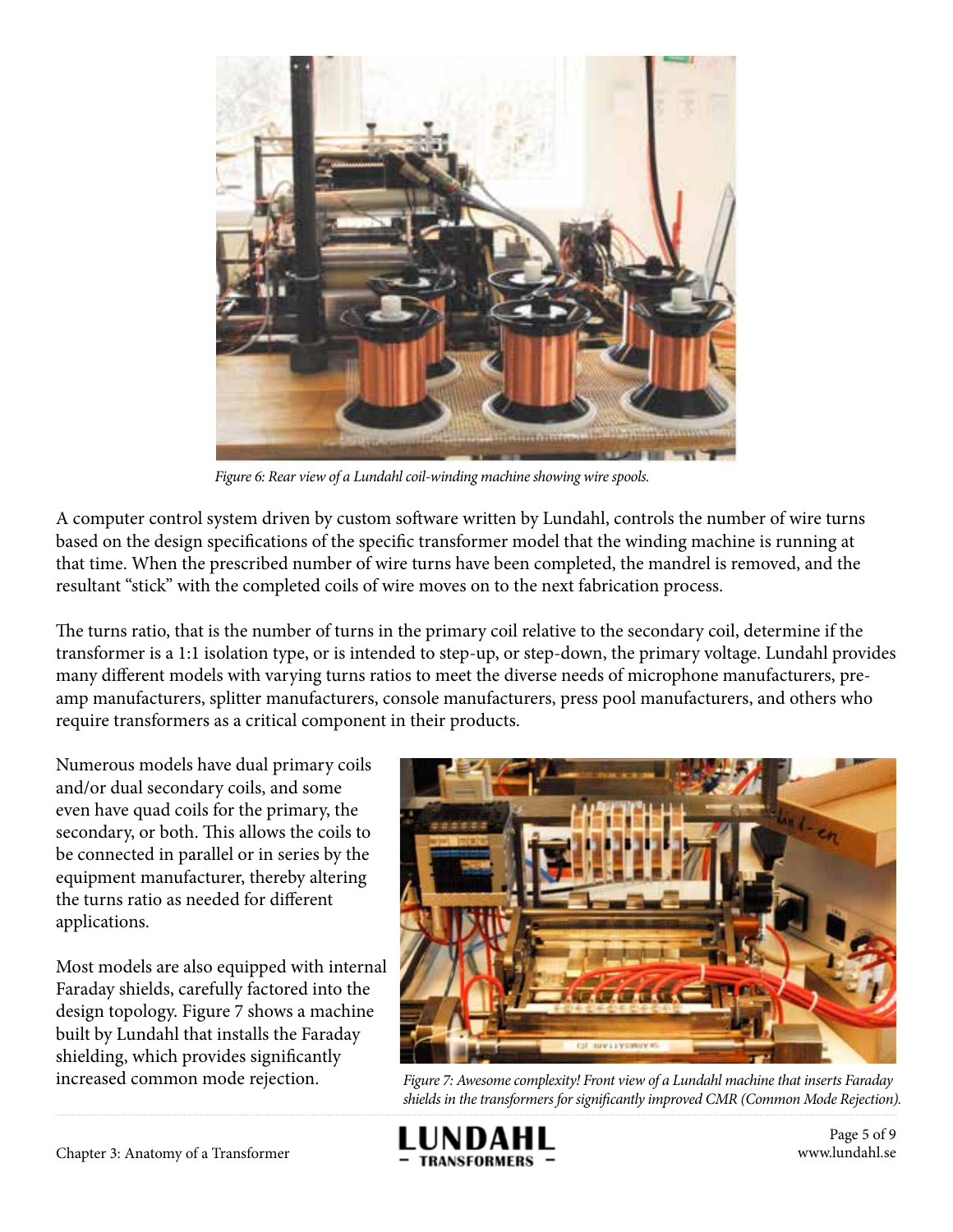In addition, transformers are manufactured in different sizes, ranging from very small for use in microphones to much larger form factors for use as interstage and output transformers in tube amplifiers. Consequently, Lundahl has also developed varying sizes of winding machines to accommodate the wide range of products that the company offers (Figures 8 and 9).



*Figure 8: Front view of a Lundahl coil-winding machine for larger format transformers.*



*Figure 9: Rear view of large-format Lundahl coil-winding machine showing wire spools.*

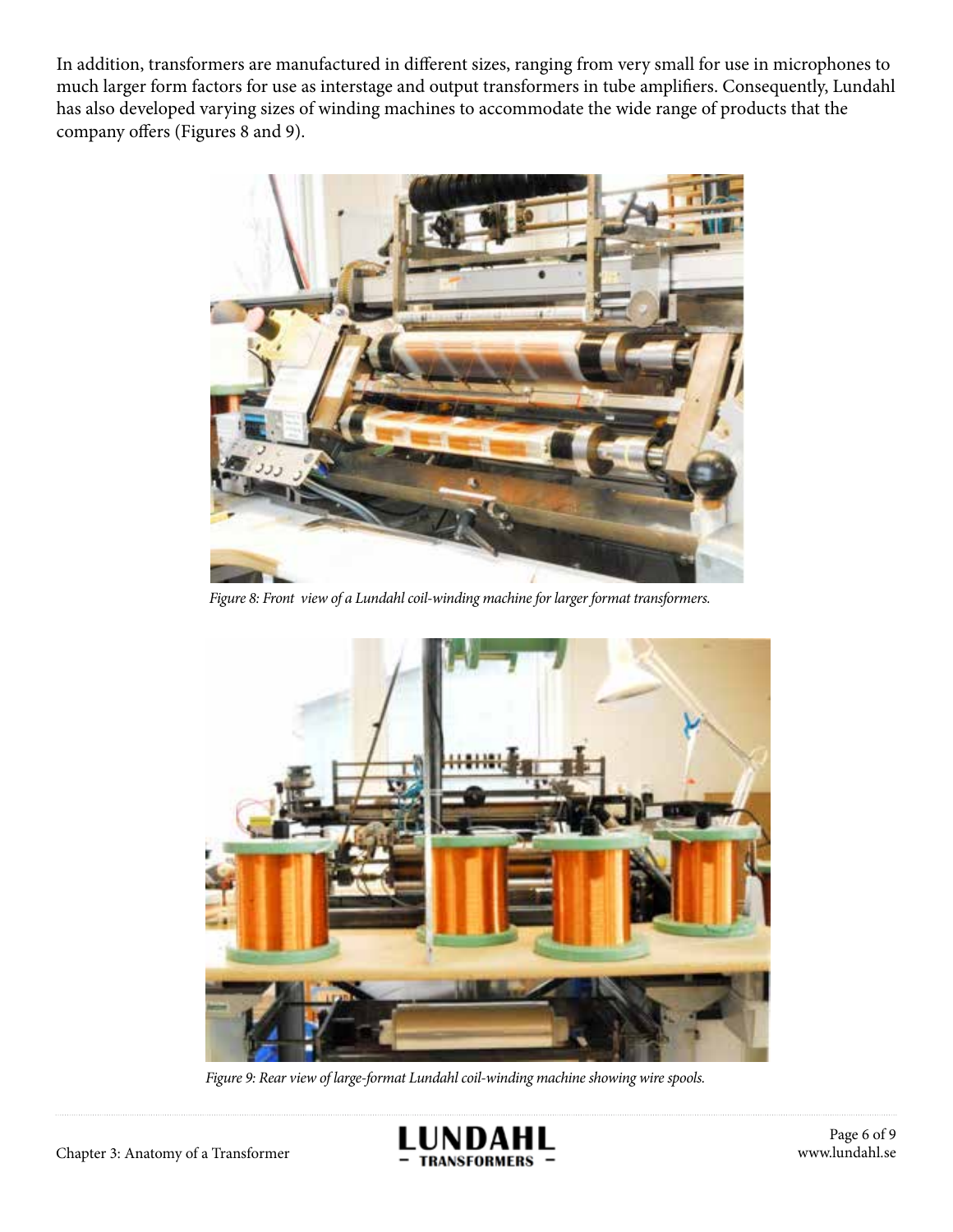And, not all transformers are wound with copper wire. Lundahl's high-end moving coil step-up transformers are available with high purity silver wire windings. Despite the small difference in electrical conductivity between copper and silver (approximately 6 percent), the sonic differences can be substantial.

#### Core Of The Issue

In addition to the primary and secondary windings, another critical component is the core. Audio transformers use stacked cores (made from E- or U-shaped laminations) or C-cores, which are constructed of steel bands that are typically wound into an oval shape. When the oval is cut into two halves, the halves look like the letter "C," hence the name.

This is another aspect where Lundahl is not content to simply purchase pre-made cores or to farm out the fabrication work, but rather, wind the cores from a variety of sizes and types of material to meet exacting specifications. As with the coil winding machines, the machines that wind the steel bands into cores are manufactured by Lundahl exclusively for their own use in production.

Different core materials possess different properties, presenting the design engineer with a range of choices when optimizing a transformer for a particular purpose. For example, amorphous steel has low internal losses and is widely used in high voltage power transformers, but is also used in the specialized transformers that Lundahl manufactures for audiophile tube amplifiers, an application in which amorphous steel is considered very desirable.

Conventional crystalline alloy steel is more commonly used for pro audio applications. When power efficiency is not the governing design goal, cores of varying Ferro-magnetic alloys have certain advantages in respect to wide frequency response and low distortion characteristics. One Lundahl customer ran a double-blind listening test to characterize and grade the performance of differing core materials; as it turns out he was rather surprised by the results.

The bottom line is that different core materials are known to result in different sonic signatures, but it's not so simple to say that one material is categorically better or worse than another.

The world of transformers is not a simple one. In addition to core materials, there are many other factors that effect transformer sound quality, including the selection of other materials, the precision fit of the coils and core, the uniformity of the windings, the use of layered insulation; the quality of the assembly work, and more.

While the majority of Lundahl's product line is designed and manufactured to be as sonically transparent as possible, there are some exceptions. For example, the LL1940 tube microphone transformer uses a silicon-iron C-core, unusual in its intended application. The result is a transformer with more "sound character" compared to a classic mu-metal lamination transformer.

#### Owning the Process

Experiencing first-hand the complex series of steps required to manufacture audio transformers to the standards noted in this paper is like entering another world. Spools of wire finer than a human hair run through roboticlooking winding machines, while the line operators confidently and efficiently perform their tasks (Figures 10 and 11).

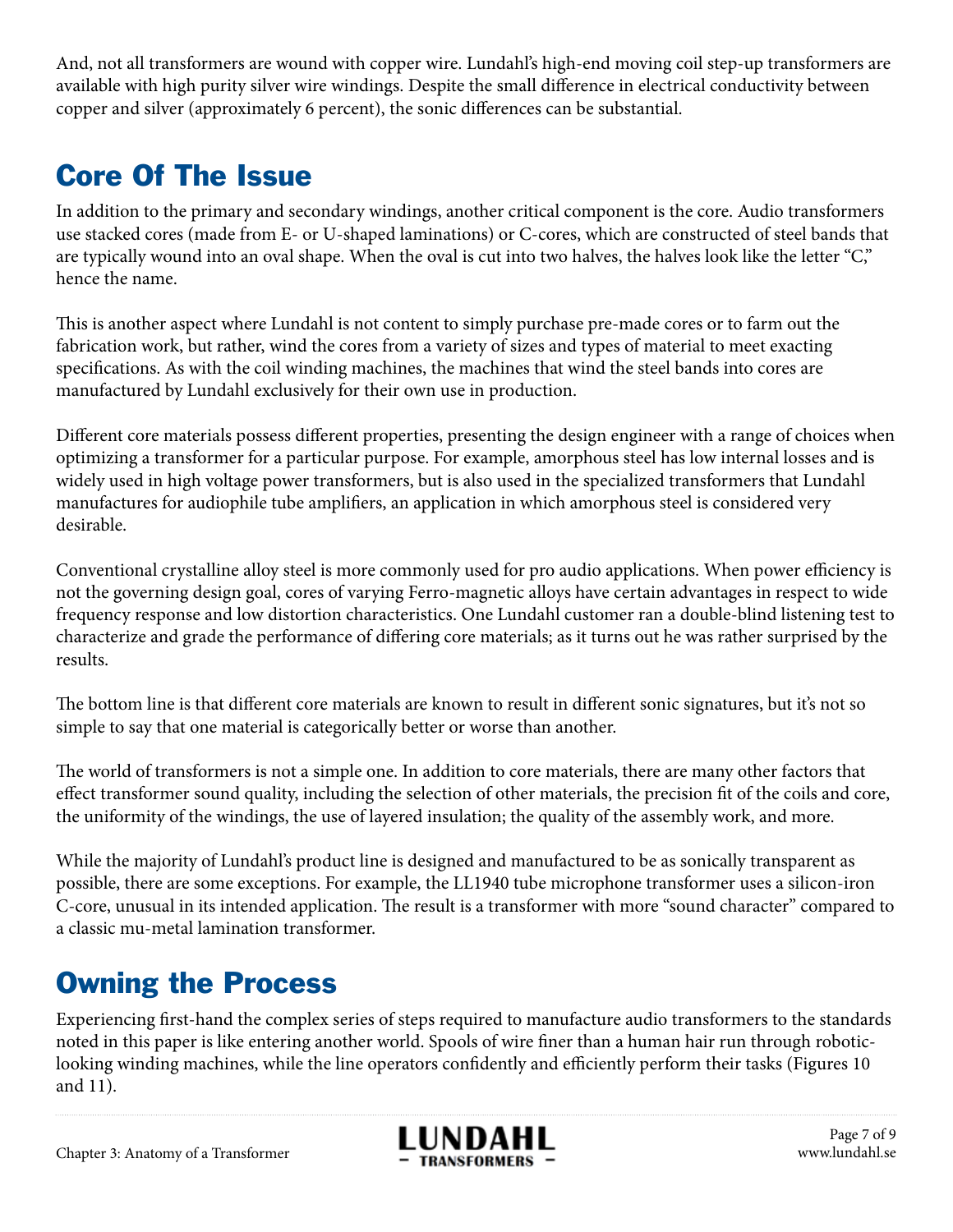

*Figure 10: Lundahl coil-winding machine in use.*



*Figure 11: Production worker operating a custom-built fabrication machine.*

Machines form and shape the packaging cans, spot welding the ends together in a quick, semi-automated sequence, while others manufacture the cores, and still others the hollow pins that become the transformer's I/O connection points. Industrial ovens, running a three-day heating-and-cooling cycle, cure the epoxy resin that bonds the internal components together and eliminates oxidation, ensuring that each transformer will enjoy